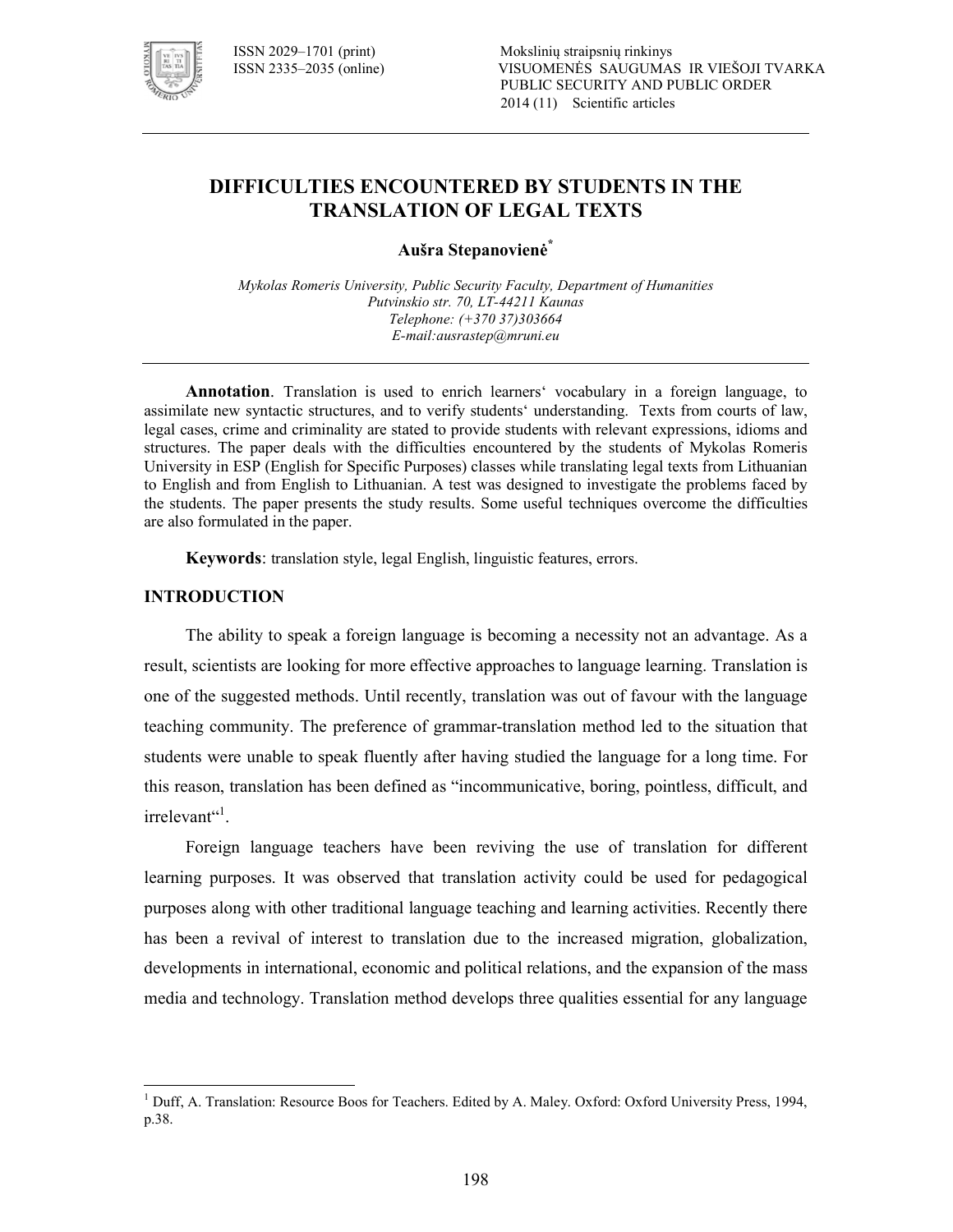

 $\overline{a}$ 

learning: accuracy, clarity, and flexibility<sup>2</sup>. Therefore, translation can serve as a tool for improving language skills. Knowing of the language enriches learners' vocabulary, helps to assimilate new syntactic structures, as well as verifies learners' awareness. Translation skills bring students to a level of practical proficiency that will enable them to be lingual and analytically equipped to carry out legal translation tasks<sup>3</sup>. A long-term teaching practice shows that translation as a method is very useful for future law enforcement officers to understand the nature of the legal documents they will be dealing with in their future career and develop English skills in legal vocabulary.

The **purpose** of the research is to examine the difficulties faced by ESP students in translating legal texts.

The **tasks** of the research are the following: firstly, to conceive the difficulty level in choosing the suitable legal translation style from English to Lithuanian and vice versa, .and, secondly, to investigate the difficulty level in choosing the suitable terms in legal translation from English to Lithuanian and vice versa.

Research **methods** deal with the employment of scientific works review, observation, and the data of the survey of respondents' test.

#### **PECULIARITIES OF LEGAL ENGLISH**

Legal English is the style of English used by lawyers and other legal professionals in the course of their work. It has particular relevance when applied to legal writing including legal documents, contracts, licences, court adjudications, case reports, legal correspondence, etc.

Legal English is now a global phenomenon due to the spread of English as the predominant language of international business, as well as its role as a legal language within the European Union. Earlier it has traditionally been the preserve of lawyers from English speaking countries which have shared common law traditions.

One aspect of the legal language refers to the style in which legal translations are written. This style can best be described as being unsophisticated, simple and distant from multiple interpretations. Clearness is found out in this type of text because legal texts such as statutes, treaties or summonses are supposed to defend the rights of a person or a group or

<sup>&</sup>lt;sup>2</sup> Duff, A. Translation: Resource Boos for Teachers. Edited by A. Maley. Oxford: Oxford University Press, 1994, p. 38.

<sup>&</sup>lt;sup>3</sup> Paurienė, G., Valentukonienė, J. Vertimas kaip metodas mokant(-is) profesinės užsienio kalbos. Šiuolaikinio specialisto kompetencijos: teorijos ir praktikos dermė. V-osios tarptrautinės mokslinės-praktinės konferencijos straipsnių rinkinys. Kaunas, 2010.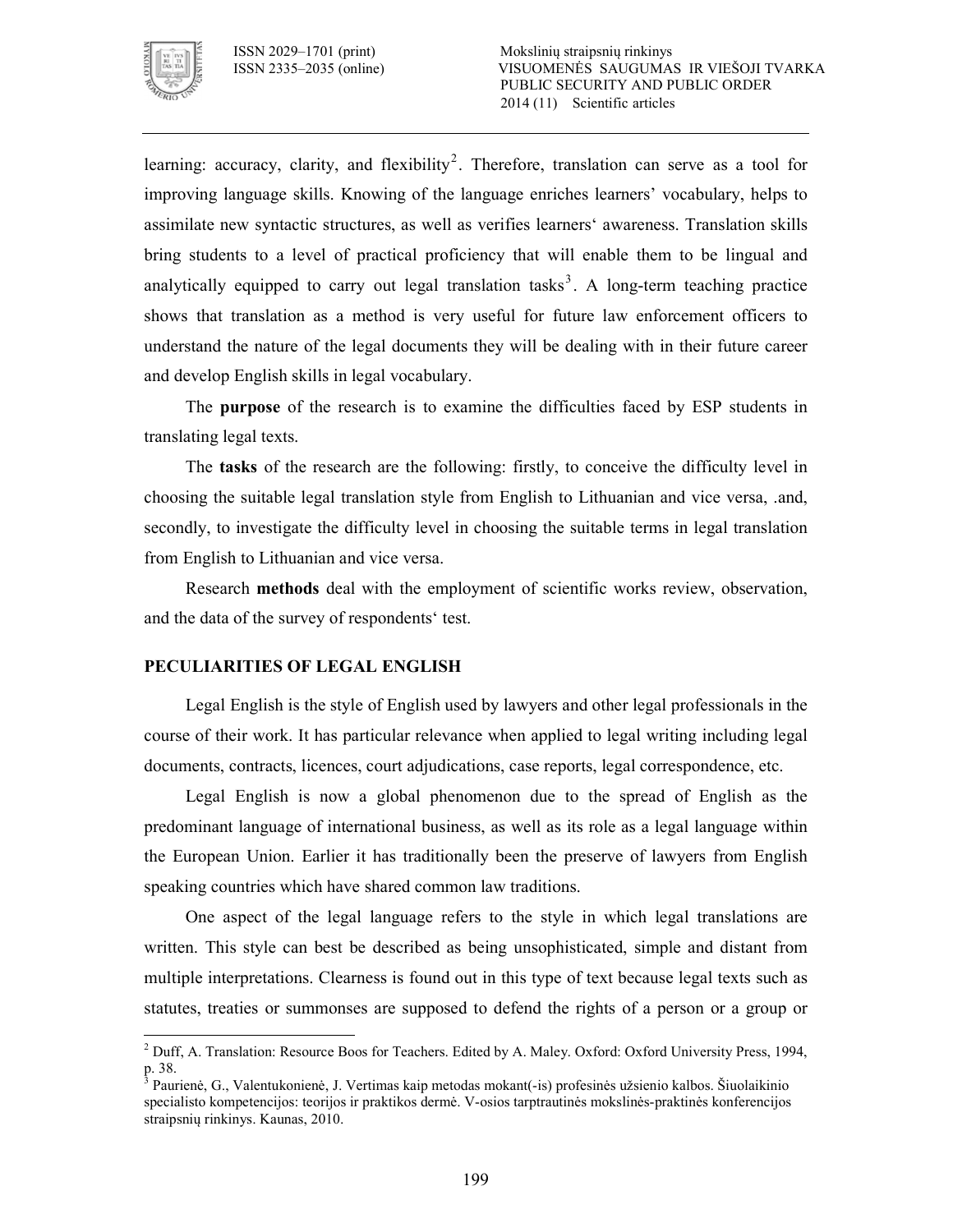

impose obligations beside many other functions together known as "legislations". Therefore, these documents should be named as the highest possible degree of clearness and adequacy<sup>4</sup>.

Another feature of legal language is derived from the fact that the rule of law regulates the behaviour of individuals in relation to each other and in relation to the society as a whole. In other words legal discourse is situated and practised in specialized institutions. It must be clearly formulated, categorically stated and accessible in form; it must be based on up-to-date, reliable and sufficient information.

One more noticeable feature of legal texts is that they are mostly culture-specific and culture-sensitive. This cultural specification and sensitivity is imposed by the legal system which legal language stands for as means of encoding.

Language investigation for specific purposes describes legal texts as a distinctive type of text. Most publications on legal translation deal mainly with lexical and terminological problems. While the use of consistent terminology is important as far as it reveals an awareness of the source and target legal systems, it is unimportant for the achievements of functional translation. Legal translation has much more than the substitution of appropriate terms. The translation of any text does not involve the replacement of words by their equivalents in the target language, but also gives additional information. Competence in legal terminology and familiarity with the source and target legal systems is just one aspect of subject awareness. Another important aspect of the subject awareness required for legal translation is the understanding of conventions governing legal drafting<sup>5</sup>.

Legal language is a distinct language easy to some extent to those familiar with it, but to others it can be of certain difficulty. Modern legal English is based on standard English. However, it contains a number of unusual features. The terms largely relate to terminology, language structure, linguistic conventions, and punctuation, and have their roots in the history of the development of English as a legal language. In other words, legal language is characterised by a specific terminology. The law student's task in translating the source legal system into the target legal system is to select terminology that will achieve the desired results. The most readily identifiable linguistic features of a translated text which contribute to the quality of translation are specialised lexicon associated with legal writing<sup>6</sup>. In translating

 $\overline{a}$ 

<sup>&</sup>lt;sup>4</sup> Alchini, S.A. An Insight into the Translation of International Legal Language: a case study on the language of Andrew Claphains *Human Rights.* University of Padova, 2012, p. 40. 5 Šarševič, S. Legal Translation. University of Rijeka, 2001.

<sup>6</sup> Mok, O. Specialised Lexicon in Legal Translation. Babel. No 41:4,2006.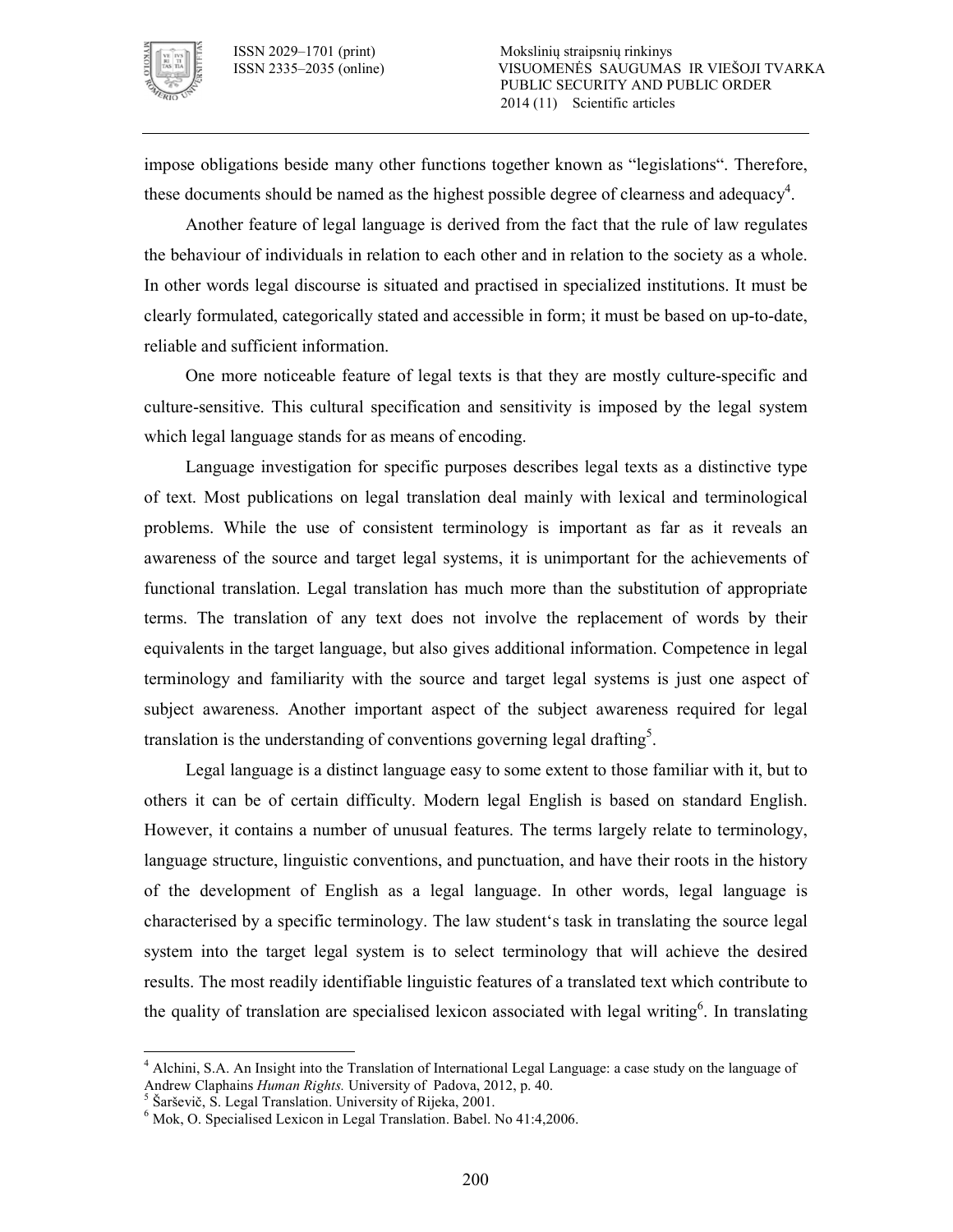

legal texts students are confronted with a series of difficulties because they are not experts in the legal system. In such way, their comprehension of the original text may be imperfect and it is difficult for them to produce an accurate translation of the text. Moreover, students may not be able to select the right language equivalent when they translate. Therefore, while translating legal language students must add to their knowledge some unusual lexical features of English legal language.

## **LEGAL FRENCH TERMS AND LATINISMS**

Following the Norman invasion of England in 1066, Anglo-Norman French became a language exclusive to the legal profession for a period of nearly 30 years<sup>7</sup>. Legal French contained many terms for which there were no English equivalents. Such French terms as "court martial", "accounts payable", "attorney general" are still common in legal English. The use of Law French during this period has an enduring influence on the general linguistic register of modern legal English.

During the period mentioned above, Latin remained the language of formal records and statutes. However, since only the learned were fluent in Latin. It never became the language of legal pleading or debate. One of many noticeable features of English legal lexicon is the existence of Latin terms in its terminology. Here are some Latin phrases and words in common use:

- Actus reus Guilty act
- Erratum Error
- In personam Against the person
- Sub judice In the course of trial

#### **ARCHAIC DICTION OF LEGAL ENGLISH**

Legal English has long been characterized by an archaic trait. The archaic expressions found in legal English such as hereinafter, hereto, herein, hereby, hereof, etc. represent a difficulty for the Lithuanian students to translate. They are actually a mixture of such elements as "here", "there" and "where" with certain prepositions: of, after, by, under, etc $8$ . None of them can be translated by a single word and students often have a hard time finding

 $\overline{a}$  $<sup>7</sup>$  Tiersma, P. Legal Language. London: the University of Chicago press, 1999.</sup>

<sup>8</sup> Alcaraz, E., Hughes, B. Legal Translation Explained. Manchester: St. Jerome Publishing, 2002.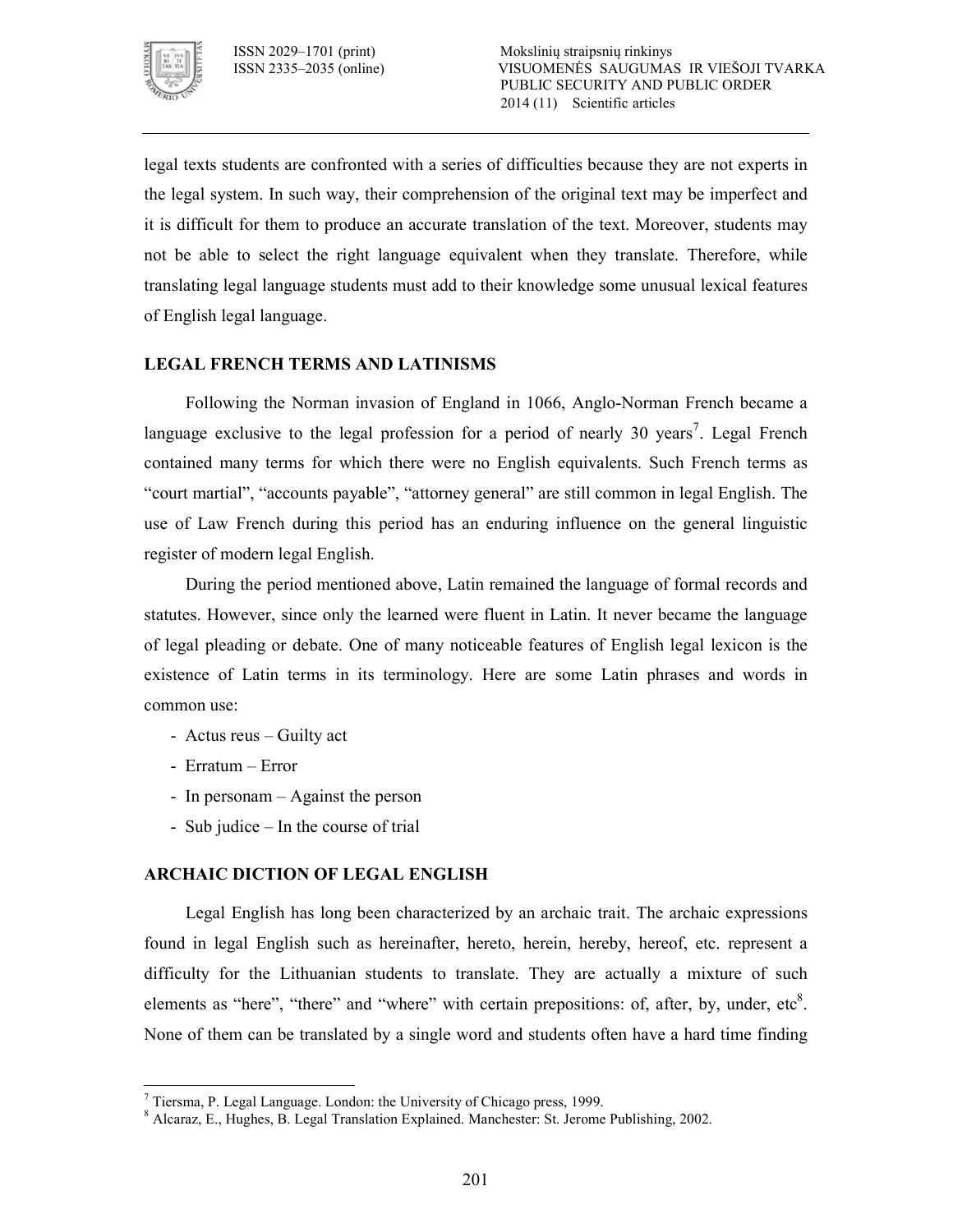

equivalents for these archaic expressions. Archaisms give a flavor or formality to the language to which they belong. Some lawyers prefer to use antique terms instead of new ones. For example, they use "inquire" rather than "ask", "forthwith" as a substitution of "right" away" and so on<sup>9</sup>. According to Tiersma (1999), the more conservative archaisms are, the safer legal document will be. Certain archaic terms have actually acquired an authoritative interpretation over the years. As a result, altering them is an absolute risk. Also, this ongoing use of old-fashioned diction is, on the other hand, a matter of convenience<sup>10</sup>.

## **MODALITY**

Another feature of the English legal language is the modal verb "shall". In ordinary English, "shall" does not indicate futurity, but it is employed to express a command or obligation $11$ . Legislative acts and contracts use "shall" and "shall not" to express prohibition. "Shall" is used in legal language to write firm laws and specifications. The use of modal verb "shall" in legal texts is frequently used and pose certain difficulty for students to translate. The most important thing is that any legal verb preceded by "shall" is translated into Lithuanian in the present form.

#### **FREQUENT USE OF DOUBLETS AND TRIPLETS**

There is a curious historical tendency in legal English to string together two or three words to convey what is usually a single legal concept. Such words can be either nouns, verbs, adjectives or even prepositions. They must be treated with caution, since sometimes the words used mean, for practical purposes, exactly the same thing, e.g. null and void; and sometimes they do not quite do so, e.g. dispute, controversy or claim.

Modern practice is to avoid such constructions where possible and use single word equivalents instead. However, the pace of change in legal usage is slow, and as a result it is still quite common to see certain typical doublets and triplets in certain legal documents. Some of the commonly used legal word strings that essentially have one meaning are listed below (with suggested equivalents in brackets):

- able and willing (=able)

 $\overline{a}$ 

- agree and convenant (=agree)

<sup>9</sup> Gubby, H. English Legal Terminology: legal concepts in language. Boom Jurisdische studieboeken, 2007.

<sup>&</sup>lt;sup>10</sup> Tiersma, P. Legal Language. London: the University of Chicago press, 1999.

<sup>&</sup>lt;sup>11</sup> Tiersma, P. Legal Language. London: the University of Chicago press, 1999.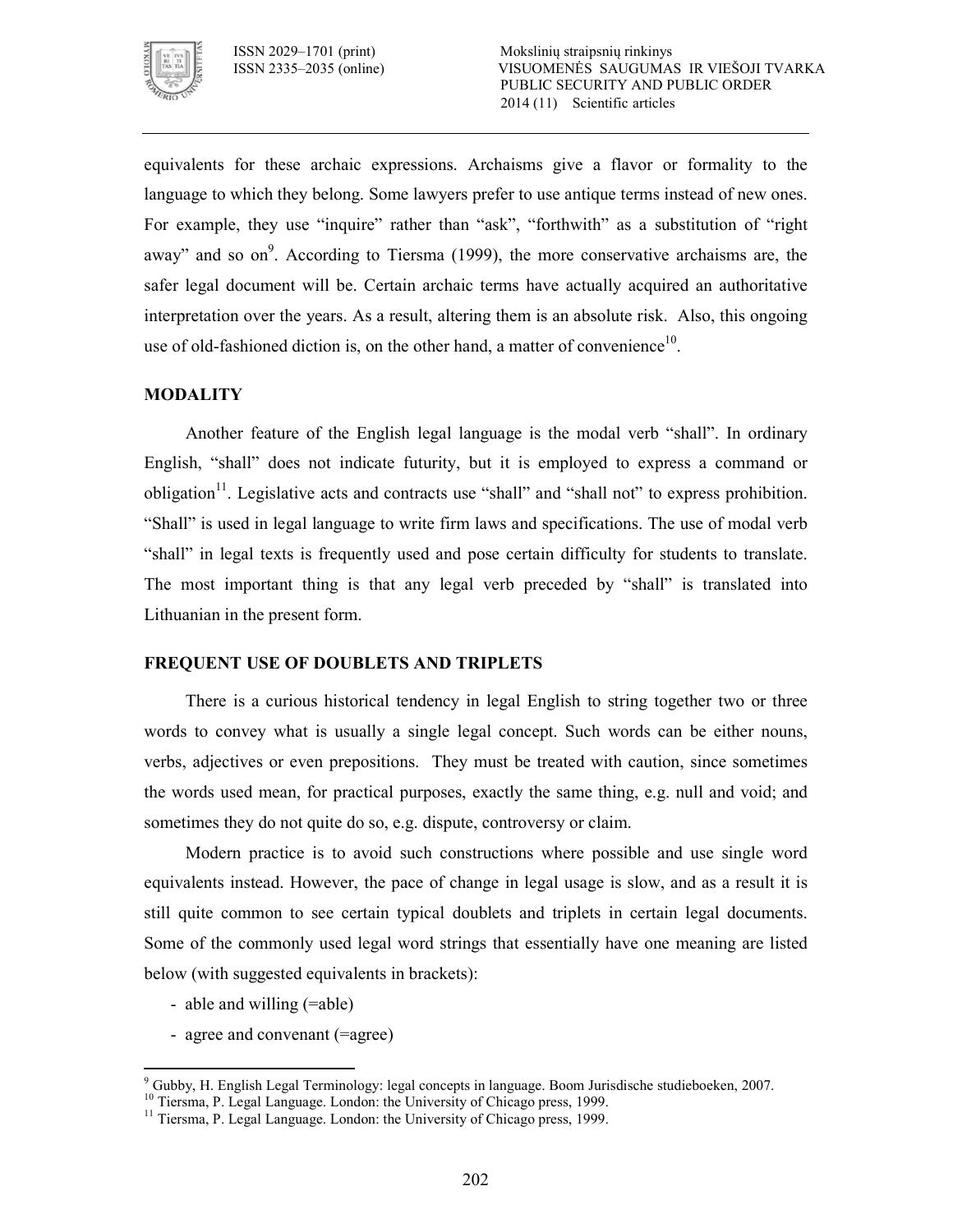

- authorize and direct (=authorize)
- deem and consider (=deem)
- legal and valid (=valid)
- touch and concern (=concern)

Word strings in English legal documents can present problems in translation as other languages may not have a string of corresponding words with similar meanings.

A legal consideration is that in law sometimes each and every word may carry different legal meanings and legal consequences. When disputes arise, courts may be asked to interpret each such individual word, and give them different meanings. In such case, it is not always possible or advisable to combine the synonyms into one word<sup>12</sup>.

#### **TECHNICAL TERMS**

Another significant feature of legal English is its technical terminology. According to Tiersma (1999) if a word or a phrase is used exclusively by a particular trade or profession or if that profession uses it in a way that differs from its normal meaning and the term has a relatively well-defined sense, it should be considered a technical term. This reveals that a technical term is an unshared term used exclusively by a specific trade or profession.

Purely technical terms are monosemic; that is, having one legal meaning and having no difficulty for the translator, e.g. mortage – potvarkis; decree – nekilnojamo turto įkeitimas; tenant – nekilnojamo turto savininkas; lease – nuomos sutartis, etc. The latter can simply consult a specialized legal dictionary. However, semitechnical vocabulary is a more complex type of terms. They have one meaning or more than one in everyday language and another in the field of law: avoid – išvengti, anuliuoti; instrument – įrankis, dokumentas; case – atvejis, byla; sentence – sakinys, nuosprendis; service – tarnyba, teismo pranešimas; title – pavadinimas, nuosavybės teisė, etc. Therefore, it is recommended for students who translate in ESP classes to get accustomed to consult specialized dictionaries whenever something in the context alerts them to a usage distinct from standard or everyday usage.

### **METHODOLOGY**

 $\overline{a}$ 

The respondents of the study were 66 students studying ESP at Mykolas Romeris University, Public Security Faculty during the academic year 2012/2013.

<sup>&</sup>lt;sup>12</sup> Cao, D. Translating Law. The International Journal of Speech, Language and the Law. Vol.15, No2, 2008.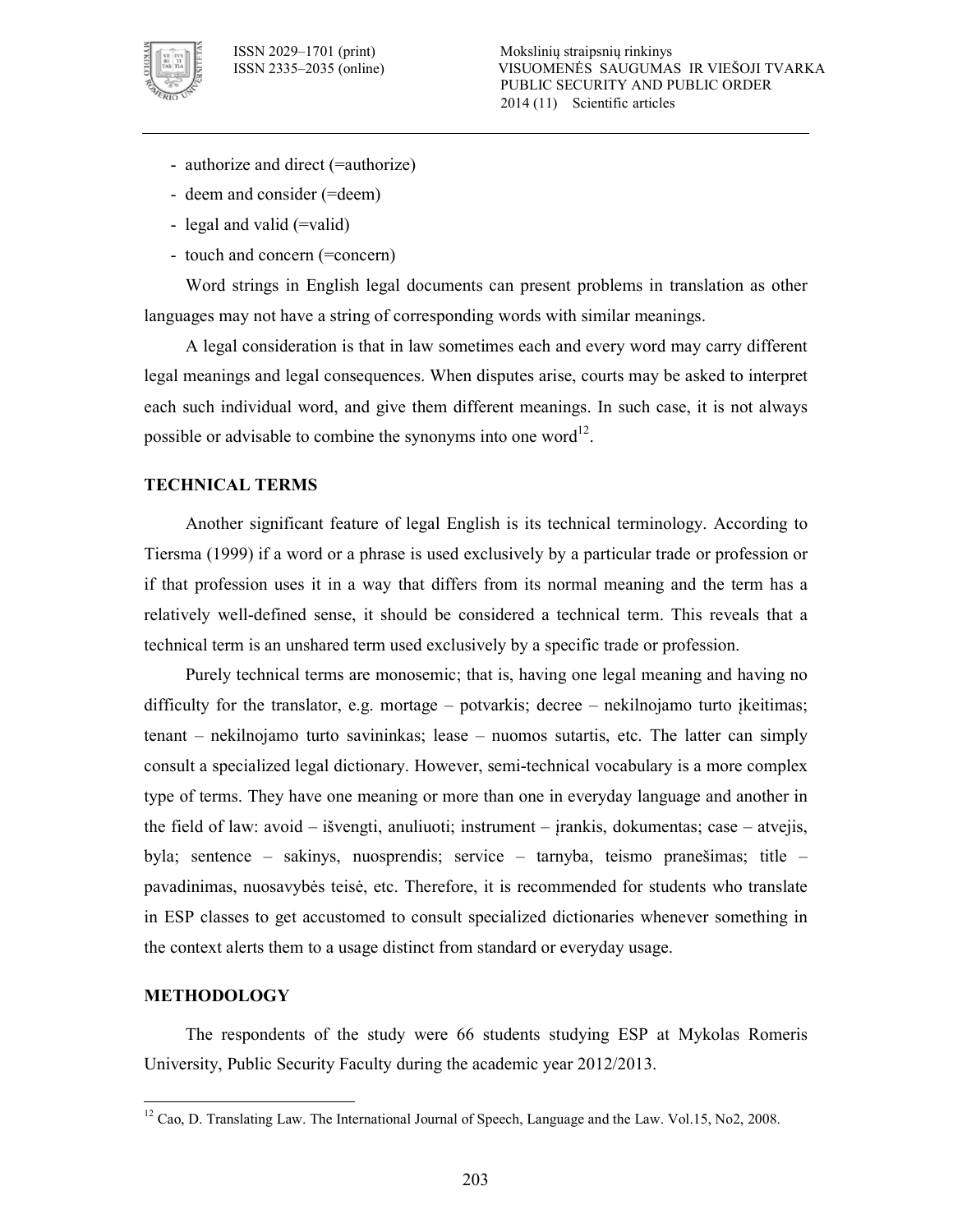

A test was designed consisting of four questions which included twenty items and two paragraphs to explore the level of difficulty of legal translation style and suitable terms.

## **ANALYSIS AND DISCUSSION**

The data were analyzed applying on the responses received for each question asked to the respondents. Table 1 presents that the percentage of error in selecting the appropriate legal translation style from Lithuanian to English equals to 24,72%. It indicates that 24.72% of participants committed errors in selecting the suitable legal translation. The percentage is middle and confirms that level of difficulty faced by respondents in selecting the suitable legal style is middle.

The percentage of errors in selecting the appropriate style in legal translation from English to Lithuanian equals 24,34%. This percentage also shows that the level of difficulty faced by the students in selecting the suitable legal style from English to Lithuanian is middle.

**Table 1.** The Participants' Level of Difficulty in Choosing the Suitable Legal Translation Style

| Field                                                        | Total answers | Percentage $(\% )$ of |
|--------------------------------------------------------------|---------------|-----------------------|
|                                                              |               | errors                |
| Choosing the style in translating from Lithuanian to English | 454           | 24.72                 |
| Choosing the style in translating from English to Lithuanian | 902           | 24.34                 |

Table 2 shows the percentage of errors in selecting the appropriate terms in legal translation from English to Lithuanian of the study samples. The results present that the highest percentage in committing errors in selecting the appropriate term illegal translation from English to Lithuanian was in term 10 (74,28%); the second one item 3 with a percentage equals 71,00%; the third one item 5 with a percentage 52,22% , whereas the three terms 6,9,8 obtained the following percentages: 17,45%, 11,00%, and 7,76%.

The figures indicate that items 10, 3 and 5 are the most difficult terms faced by the students; whereas terms 6, 9, 8 obtained the lowest percentage in committing errors. The data confirm that the total error percentage in selecting the suitable term in translation from English to Lithuanian equals 33,48% at the grade over than the middle,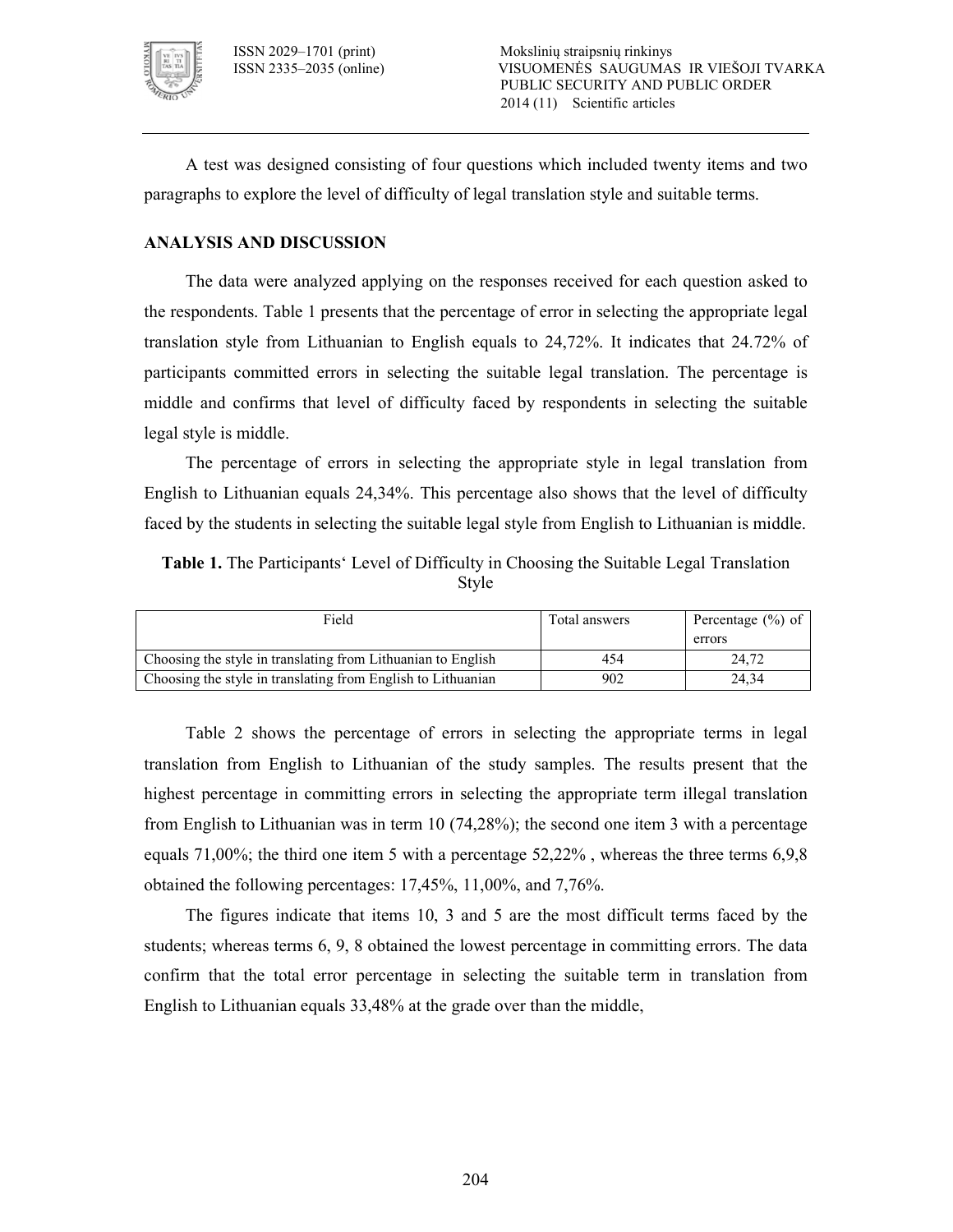ISSN 2029–1701 (print) Mokslinių straipsnių rinkinys VISUOMENĖS SAUGUMAS IR VIEŠOJI TVARKA PUBLIC SECURITY AND PUBLIC ORDER 2014 (11) Scientific articles



| Term                       | Total answers | Percentage $(\% )$ of errors | Rank |
|----------------------------|---------------|------------------------------|------|
|                            | 39,00         | 32,22                        | 4    |
| Selecting appropriate term | 45,00         | 22,81                        |      |
| in<br>translating<br>from  | 19,00         | 71,00                        | 2    |
| English to Lithuanian      | 46,00         | 23,33                        | 5    |
|                            | 27,00         | 52,22                        | 3    |
|                            | 49,00         | 17,45                        | 8    |
|                            | 45,00         | 22,82                        | 9    |
|                            | 57,00         | 7,76                         | 10   |
|                            | 55,00         | 11,00                        | 6    |
|                            | 15,00         | 74,28                        |      |
| Total mark                 |               | 33,48                        |      |

### **Table 2.** The Percentage of Errors in Choosing the Suitable Terms in Legal Translation from English to Lithuanian

The data in table 3 below present the percentage of error in selecting the appropriate terms in legal translation from Lithuanian to English. The highest percentage in committing error in selecting the appropriate term was in term 10 with a percentage equals 88,76; the second one term 8 with a percentage equals 86,74; the third one term 3 with a percentage 70,00 whereas the three terms 5,1,and 6 obtained the following percentages: 21,00, 16,07 and 13,64. These figures show that the terms 10, 8, 3, and 4 are the most difficult terms encountered by the students whereas the terms 5, 1, 6 obtained the lowest percentage in committing errors. It is found that the total error percentage in selecting the suitable term in translation from English to Lithuanian equals 46,58% with a high grade.

| Term                     | Total answers | Percentage $(\% )$ of errors | Rank           |
|--------------------------|---------------|------------------------------|----------------|
|                          | 51,00         | 16,07                        | 9              |
| Selecting appropriate    | 42,00         | 29,46                        | 7              |
| term in translating from | 17,00         | 70,00                        | 3              |
| Lithuanian to English    | 28,00         | 53,36                        | 5              |
|                          | 47,00         | 21,00                        | 8              |
|                          | 51,00         | 13,64                        | 10             |
|                          | 39,00         | 32,58                        | 6              |
|                          | 8,00          | 86,74                        | $\overline{2}$ |
|                          | 27,00         | 54,21                        | $\overline{4}$ |
|                          | 7,00          | 88,76                        | 1              |
| Total mark               |               | 46,58                        |                |

| <b>Table 3.</b> The Percentage of Errors in Selecting the Appropriate Terms in Legal Translation |
|--------------------------------------------------------------------------------------------------|
| from Lithuanian to English                                                                       |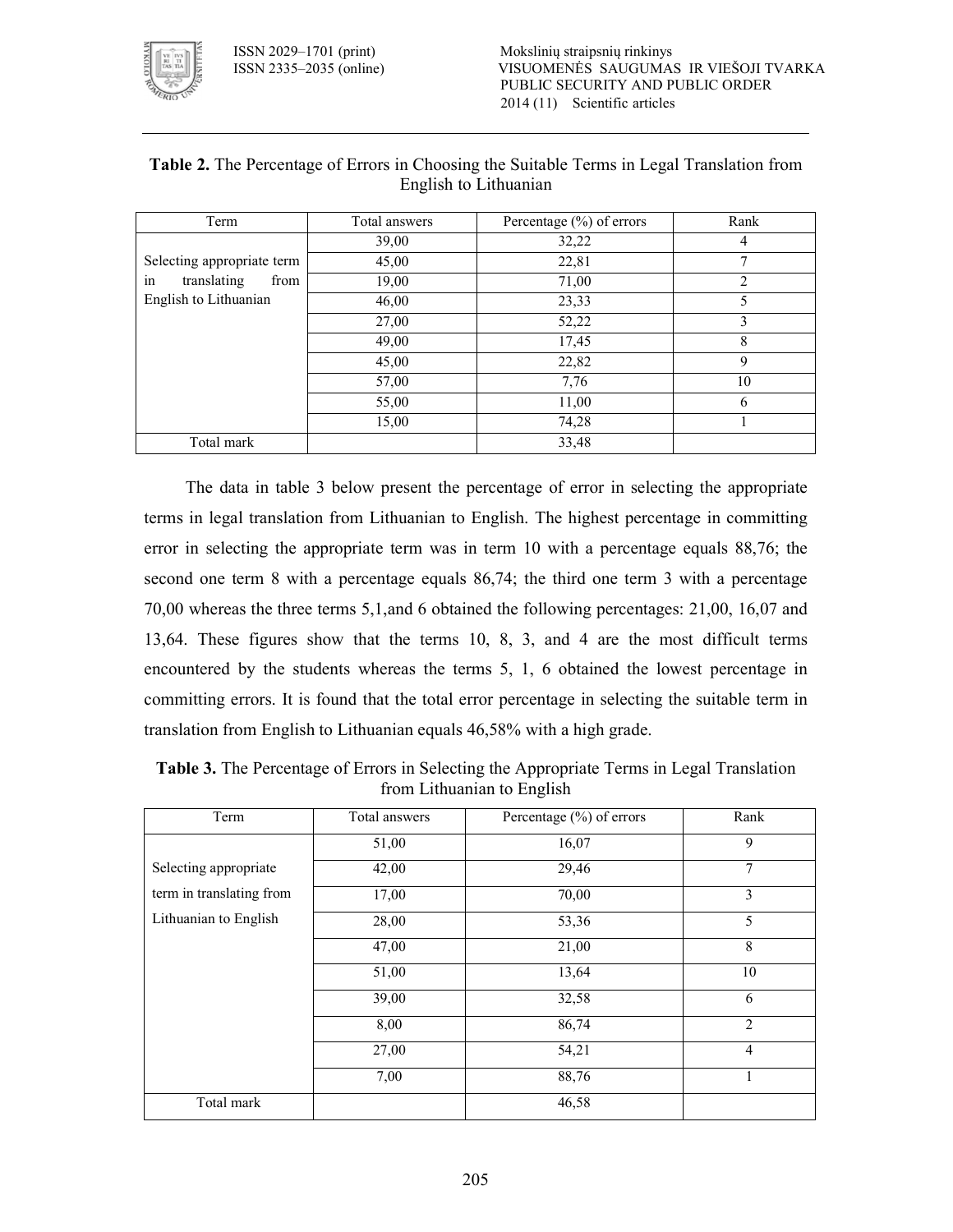

## **CONCLUSION**

After analyzing the study results it was noticed that the participants confronted various difficulties in the process of translating legal texts and terms from English to Lithuanian and from Lithuanian to English:

24,72% of study sample individuals committed errors in selecting the suitable legal translation from Lithuanian to English This percentage confirms that the level of difficulty faced by students in selecting the suitable legal style is middle.

24,34% of the study sample individuals committed errors in selecting the suitable translation from English to Lithuanian The percentage shows that the level of difficulty faced by the respondents in selecting the suitable legal style from English to Lithuanian is middle.

The total error percentage in selecting the suitable term in translation from English to Lithuanian equals 33,48 and is over the middle.

The total error percentage in selecting the suitable term in translation from Lithuanian to English equals 47,58 with a high grade.

The study not only investigates the difficulties but also makes useful pedagogical suggestions. The researcher thinks that the following formulations may help to overcome the translation difficulties faced by students:

- 1. Simplifying legal translation for students.
- 2. Introducing all legal translation problems in details, paying attention to grammatical, semantic, cultural, lexical, etc. difficulties.
- 3. Giving the students more essays in law to write and discussing the committed errors.
- 4. Teaching students the principles of legal translation.
- 5. Teaching English by comparing it with Lithuanian paying attention to style, tenses, vocabulary and structure.

#### **REFERENCES**

- 1. Alcaraz, E., Hughes, B. Legal Translation Explained. Manchester: St. Jerome Publishing, 2002.
- 2. Alchini, S.A. An Insight into the Translation of International Legal Language: a case study on the language of Andrew Claphains *Human Rights.* University of Padova, 2012, p. 40.
- 3. Cao, D. Translating Law. The International Journal of Speech, Language and the Law. Vol.15, No2, 2008.
- 4. Duff, A. Translation: Resource Boos for Teachers. Edited by A. Maley. Oxford: Oxford University Press, 1994, p. 38.
- 5. Gubby, H. English Legal Terminology: legal concepts in language. Boom Jurisdische studieboeken, 2007.